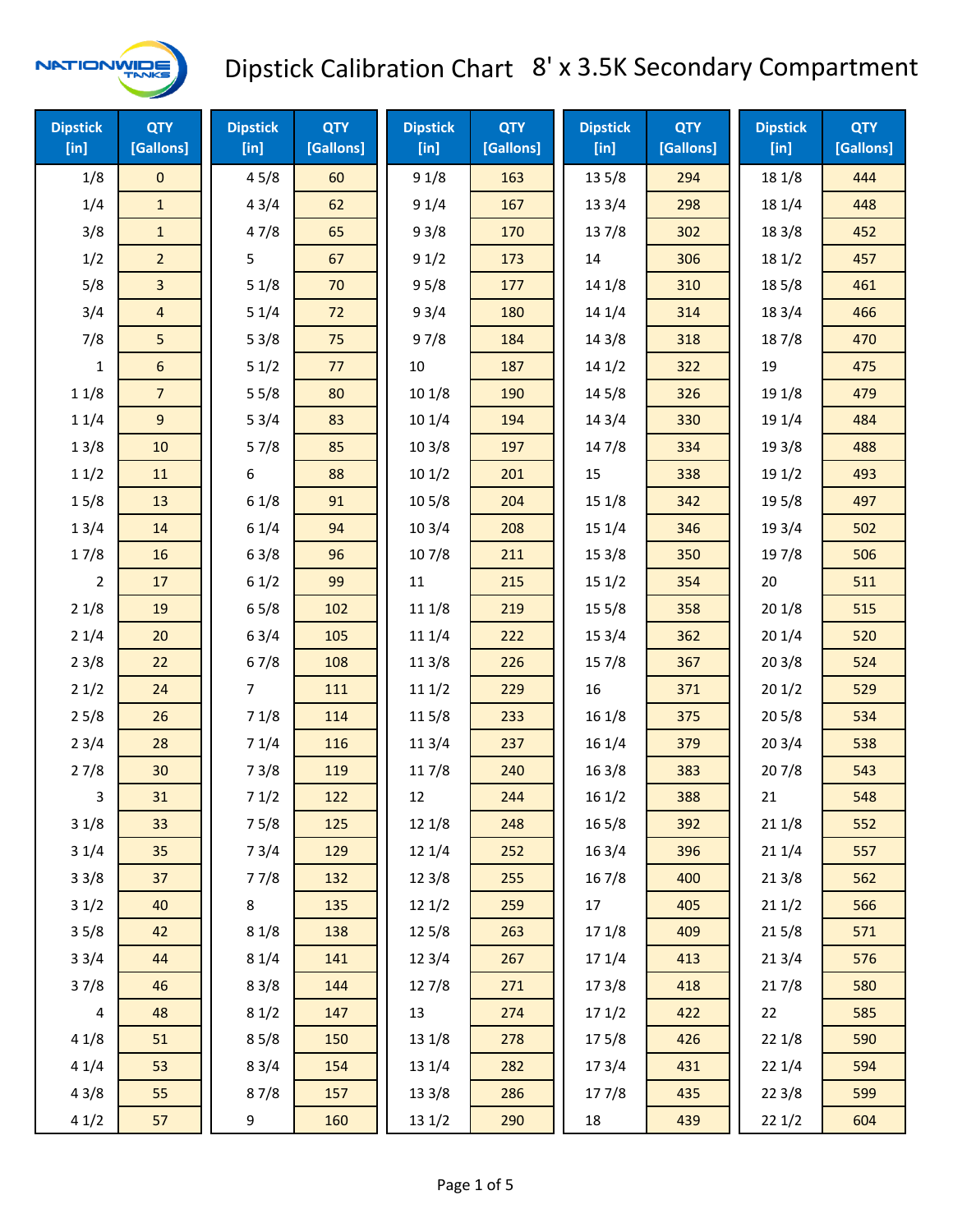

| <b>Dipstick</b><br>[in] | <b>QTY</b><br>[Gallons] | <b>Dipstick</b><br>[in] | <b>QTY</b><br>[Gallons] | <b>Dipstick</b><br>$[$ in] | <b>QTY</b><br>[Gallons] | <b>Dipstick</b><br>$[$ in] | <b>QTY</b><br>[Gallons] | <b>Dipstick</b><br>$[$ in] | <b>QTY</b><br>[Gallons] |
|-------------------------|-------------------------|-------------------------|-------------------------|----------------------------|-------------------------|----------------------------|-------------------------|----------------------------|-------------------------|
| 225/8                   | 609                     | 271/8                   | 786                     | 315/8                      | 972                     | 36 1/8                     | 1,165                   | 40 5/8                     | 1,362                   |
| 223/4                   | 613                     | 271/4                   | 791                     | 313/4                      | 977                     | 36 1/4                     | 1,170                   | 403/4                      | 1,368                   |
| 227/8                   | 618                     | 273/8                   | 796                     | 317/8                      | 982                     | 36 3/8                     | 1,175                   | 407/8                      | 1,373                   |
| 23                      | 623                     | 271/2                   | 801                     | 32                         | 987                     | 36 1/2                     | 1,181                   | 41                         | 1,379                   |
| 231/8                   | 628                     | 275/8                   | 806                     | 32 1/8                     | 993                     | 36 5/8                     | 1,186                   | 41 1/8                     | 1,385                   |
| 231/4                   | 633                     | 273/4                   | 811                     | 32 1/4                     | 998                     | 36 3/4                     | 1,192                   | 41 1/4                     | 1,390                   |
| 233/8                   | 637                     | 277/8                   | 816                     | 323/8                      | 1,003                   | 367/8                      | 1,197                   | 413/8                      | 1,396                   |
| 231/2                   | 642                     | 28                      | 821                     | 321/2                      | 1,009                   | 37                         | 1,203                   | 411/2                      | 1,401                   |
| 235/8                   | 647                     | 28 1/8                  | 826                     | 325/8                      | 1,014                   | 37 1/8                     | 1,208                   | 41 5/8                     | 1,407                   |
| 233/4                   | 652                     | 28 1/4                  | 831                     | 323/4                      | 1,019                   | 37 1/4                     | 1,214                   | 41 3/4                     | 1,412                   |
| 237/8                   | 657                     | 28 3/8                  | 836                     | 327/8                      | 1,025                   | 37 3/8                     | 1,219                   | 417/8                      | 1,418                   |
| 24                      | 662                     | 281/2                   | 842                     | 33                         | 1,030                   | 371/2                      | 1,225                   | 42                         | 1,423                   |
| 24 1/8                  | 666                     | 285/8                   | 847                     | 33 1/8                     | 1,035                   | 37 5/8                     | 1,230                   | 42 1/8                     | 1,429                   |
| 241/4                   | 671                     | 283/4                   | 852                     | 33 1/4                     | 1,041                   | 37 3/4                     | 1,236                   | 42 1/4                     | 1,435                   |
| 243/8                   | 676                     | 287/8                   | 857                     | 33 3/8                     | 1,046                   | 377/8                      | 1,241                   | 42 3/8                     | 1,440                   |
| 241/2                   | 681                     | 29                      | 862                     | 33 1/2                     | 1,051                   | 38                         | 1,246                   | 421/2                      | 1,446                   |
| 245/8                   | 686                     | 29 1/8                  | 867                     | 33 5/8                     | 1,057                   | 38 1/8                     | 1,252                   | 42 5/8                     | 1,451                   |
| 243/4                   | 691                     | 29 1/4                  | 872                     | 33 3/4                     | 1,062                   | 38 1/4                     | 1,257                   | 42 3/4                     | 1,457                   |
| 24 7/8                  | 696                     | 293/8                   | 878                     | 337/8                      | 1,067                   | 38 3/8                     | 1,263                   | 42 7/8                     | 1,462                   |
| 25                      | 701                     | 291/2                   | 883                     | 34                         | 1,073                   | 38 1/2                     | 1,268                   | 43                         | 1,468                   |
| 251/8                   | 706                     | 295/8                   | 888                     | 34 1/8                     | 1,078                   | 38 5/8                     | 1,274                   | 43 1/8                     | 1,474                   |
| 251/4                   | 711                     | 29 3/4                  | 893                     | 34 1/4                     | 1,083                   | 38 3/4                     | 1,279                   | 43 1/4                     | 1,479                   |
| 253/8                   | 716                     | 29 7/8                  | 898                     | 34 3/8                     | 1,089                   | 387/8                      | 1,285                   | 43 3/8                     | 1,485                   |
| 251/2                   | 720                     | 30                      | 904                     | 34 1/2                     | 1,094                   | 39                         | 1,290                   | 43 1/2                     | 1,490                   |
| 255/8                   | 725                     | 301/8                   | 909                     | 34 5/8                     | 1,100                   | 39 1/8                     | 1,296                   | 43 5/8                     | 1,496                   |
| 253/4                   | 730                     | 301/4                   | 914                     | 34 3/4                     | 1,105                   | 39 1/4                     | 1,302                   | 43 3/4                     | 1,502                   |
| 257/8                   | 735                     | 303/8                   | 919                     | 347/8                      | 1,110                   | 39 3/8                     | 1,307                   | 437/8                      | 1,507                   |
| 26                      | 740                     | 30 1/2                  | 924                     | 35                         | 1,116                   | 39 1/2                     | 1,313                   | 44                         | 1,513                   |
| 261/8                   | 745                     | 30 5/8                  | 930                     | 35 1/8                     | 1,121                   | 39 5/8                     | 1,318                   | 44 1/8                     | 1,518                   |
| 26 1/4                  | 750                     | 303/4                   | 935                     | 35 1/4                     | 1,127                   | 39 3/4                     | 1,324                   | 44 1/4                     | 1,524                   |
| 263/8                   | 755                     | 307/8                   | 940                     | 35 3/8                     | 1,132                   | 397/8                      | 1,329                   | 44 3/8                     | 1,530                   |
| 261/2                   | 760                     | 31                      | 945                     | 35 1/2                     | 1,137                   | 40                         | 1,335                   | 44 1/2                     | 1,535                   |
| 265/8                   | 765                     | 31 1/8                  | 951                     | 35 5/8                     | 1,143                   | 40 1/8                     | 1,340                   | 44 5/8                     | 1,541                   |
| 263/4                   | 770                     | 31 1/4                  | 956                     | 353/4                      | 1,148                   | 40 1/4                     | 1,346                   | 44 3/4                     | 1,546                   |
| 267/8                   | 775                     | 31 3/8                  | 961                     | 357/8                      | 1,154                   | 40 3/8                     | 1,351                   | 447/8                      | 1,552                   |
| 27                      | 781                     | 311/2                   | 966                     | 36                         | 1,159                   | 40 1/2                     | 1,357                   | 45                         | 1,557                   |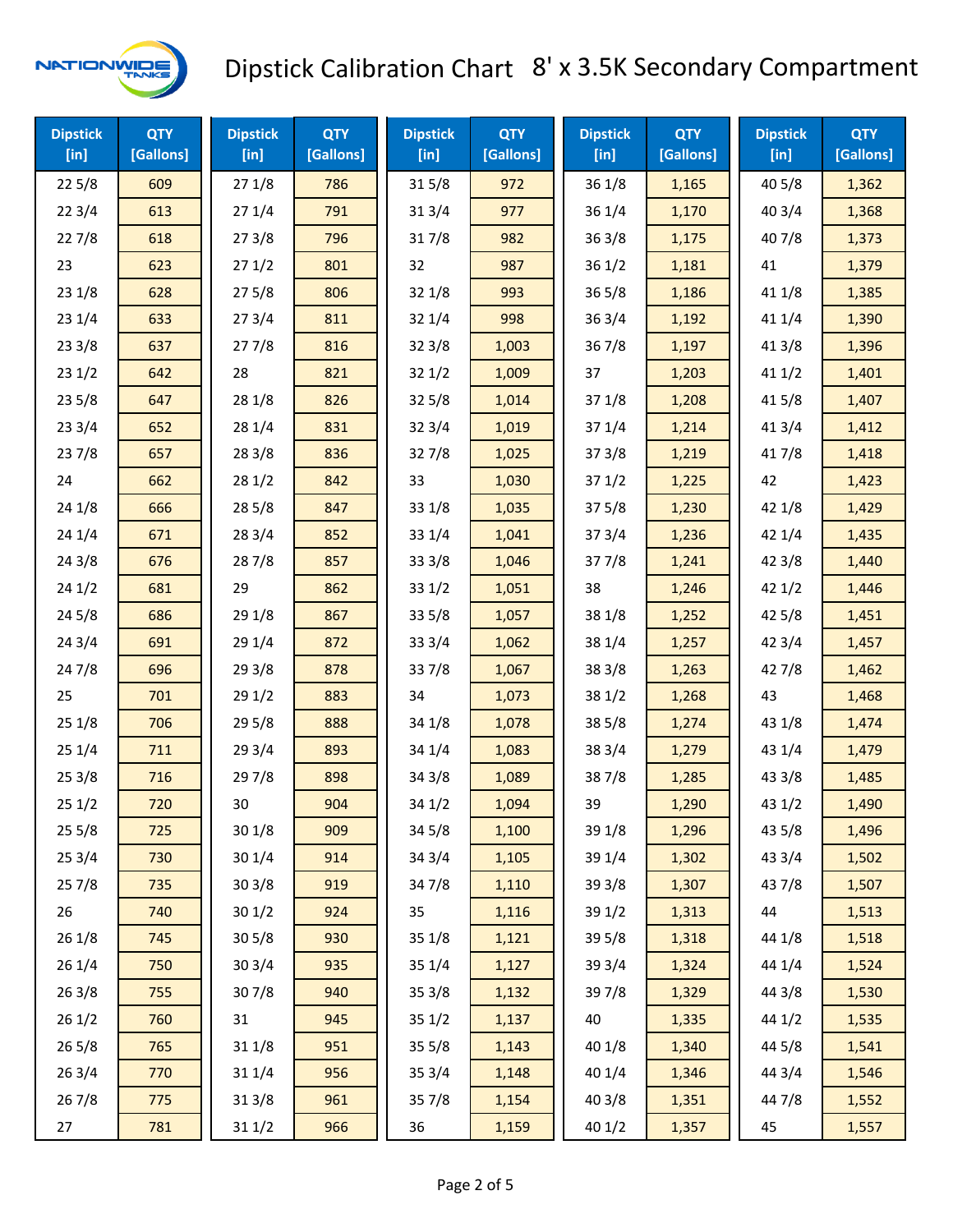

| <b>Dipstick</b><br>$[$ in] | <b>QTY</b><br>[Gallons] | <b>Dipstick</b><br>$[$ in] | <b>QTY</b><br>[Gallons] | <b>Dipstick</b><br>$[$ in] | <b>QTY</b><br>[Gallons] | <b>Dipstick</b><br>$[$ in] | <b>QTY</b><br>[Gallons] | <b>Dipstick</b><br>$[$ in] | <b>QTY</b><br>[Gallons] |
|----------------------------|-------------------------|----------------------------|-------------------------|----------------------------|-------------------------|----------------------------|-------------------------|----------------------------|-------------------------|
| 45 1/8                     | 1,563                   | 49 5/8                     | 1,765                   | 54 1/8                     | 1,966                   | 58 5/8                     | 2,165                   | 63 1/8                     | 2,360                   |
| 45 1/4                     | 1,569                   | 49 3/4                     | 1,771                   | 54 1/4                     | 1,972                   | 58 3/4                     | 2,170                   | 63 1/4                     | 2,365                   |
| 45 3/8                     | 1,574                   | 49 7/8                     | 1,776                   | 54 3/8                     | 1,977                   | 587/8                      | 2,176                   | 63 3/8                     | 2,370                   |
| 451/2                      | 1,580                   | 50                         | 1,782                   | 541/2                      | 1,983                   | 59                         | 2,181                   | 63 1/2                     | 2,375                   |
| 45 5/8                     | 1,585                   | 50 1/8                     | 1,787                   | 54 5/8                     | 1,988                   | 59 1/8                     | 2,187                   | 63 5/8                     | 2,381                   |
| 453/4                      | 1,591                   | 50 1/4                     | 1,793                   | 54 3/4                     | 1,994                   | 59 1/4                     | 2,192                   | 63 3/4                     | 2,386                   |
| 45 7/8                     | 1,597                   | 503/8                      | 1,799                   | 547/8                      | 2,000                   | 59 3/8                     | 2,198                   | 637/8                      | 2,391                   |
| 46                         | 1,602                   | 501/2                      | 1,804                   | 55                         | 2,005                   | 59 1/2                     | 2,203                   | 64                         | 2,397                   |
| 46 1/8                     | 1,608                   | 505/8                      | 1,810                   | 55 1/8                     | 2,011                   | 59 5/8                     | 2,209                   | 64 1/8                     | 2,402                   |
| 46 1/4                     | 1,614                   | 503/4                      | 1,815                   | 55 1/4                     | 2,016                   | 59 3/4                     | 2,214                   | 64 1/4                     | 2,407                   |
| 46 3/8                     | 1,619                   | 507/8                      | 1,821                   | 55 3/8                     | 2,022                   | 597/8                      | 2,220                   | 64 3/8                     | 2,412                   |
| 46 1/2                     | 1,625                   | 51                         | 1,827                   | 551/2                      | 2,027                   | 60                         | 2,225                   | 64 1/2                     | 2,418                   |
| 46 5/8                     | 1,630                   | 51 1/8                     | 1,832                   | 55 5/8                     | 2,033                   | 60 1/8                     | 2,230                   | 64 5/8                     | 2,423                   |
| 46 3/4                     | 1,636                   | 51 1/4                     | 1,838                   | 55 3/4                     | 2,038                   | 60 1/4                     | 2,236                   | 64 3/4                     | 2,428                   |
| 46 7/8                     | 1,642                   | 513/8                      | 1,843                   | 55 7/8                     | 2,044                   | 603/8                      | 2,241                   | 64 7/8                     | 2,434                   |
| 47                         | 1,647                   | 511/2                      | 1,849                   | 56                         | 2,049                   | 601/2                      | 2,247                   | 65                         | 2,439                   |
| 47 1/8                     | 1,653                   | 515/8                      | 1,855                   | 56 1/8                     | 2,055                   | 605/8                      | 2,252                   | 65 1/8                     | 2,444                   |
| 47 1/4                     | 1,658                   | 513/4                      | 1,860                   | 56 1/4                     | 2,061                   | 60 3/4                     | 2,258                   | 65 1/4                     | 2,449                   |
| 47 3/8                     | 1,664                   | 517/8                      | 1,866                   | 56 3/8                     | 2,066                   | 607/8                      | 2,263                   | 65 3/8                     | 2,455                   |
| 471/2                      | 1,670                   | 52                         | 1,871                   | 56 1/2                     | 2,072                   | 61                         | 2,268                   | 65 1/2                     | 2,460                   |
| 475/8                      | 1,675                   | 52 1/8                     | 1,877                   | 56 5/8                     | 2,077                   | 61 1/8                     | 2,274                   | 65 5/8                     | 2,465                   |
| 473/4                      | 1,681                   | 52 1/4                     | 1,883                   | 56 3/4                     | 2,083                   | 61 1/4                     | 2,279                   | 65 3/4                     | 2,470                   |
| 47 7/8                     | 1,686                   | 523/8                      | 1,888                   | 567/8                      | 2,088                   | 61 3/8                     | 2,285                   | 65 7/8                     | 2,475                   |
| 48                         | 1,692                   | 521/2                      | 1,894                   | 57                         | 2,094                   | 611/2                      | 2,290                   | 66                         | 2,481                   |
| 48 1/8                     | 1,698                   | 525/8                      | 1,899                   | 57 1/8                     | 2,099                   | 615/8                      | 2,295                   | 66 1/8                     | 2,486                   |
| 48 1/4                     | 1,703                   | 52 3/4                     | 1,905                   | 57 1/4                     | 2,105                   | 613/4                      | 2,301                   | 66 1/4                     | 2,491                   |
| 48 3/8                     | 1,709                   | 527/8                      | 1,910                   | 57 3/8                     | 2,110                   | 617/8                      | 2,306                   | 66 3/8                     | 2,496                   |
| 48 1/2                     | 1,714                   | 53                         | 1,916                   | 571/2                      | 2,116                   | 62                         | 2,311                   | 66 1/2                     | 2,501                   |
| 48 5/8                     | 1,720                   | 53 1/8                     | 1,922                   | 57 5/8                     | 2,121                   | 62 1/8                     | 2,317                   | 66 5/8                     | 2,507                   |
| 48 3/4                     | 1,726                   | 53 1/4                     | 1,927                   | 573/4                      | 2,127                   | 62 1/4                     | 2,322                   | 66 3/4                     | 2,512                   |
| 487/8                      | 1,731                   | 53 3/8                     | 1,933                   | 577/8                      | 2,132                   | 62 3/8                     | 2,327                   | 66 7/8                     | 2,517                   |
| 49                         | 1,737                   | 53 1/2                     | 1,938                   | 58                         | 2,138                   | 621/2                      | 2,333                   | 67                         | 2,522                   |
| 49 1/8                     | 1,743                   | 53 5/8                     | 1,944                   | 58 1/8                     | 2,143                   | 62 5/8                     | 2,338                   | 671/8                      | 2,527                   |
| 49 1/4                     | 1,748                   | 53 3/4                     | 1,950                   | 58 1/4                     | 2,149                   | 62 3/4                     | 2,344                   | 67 1/4                     | 2,532                   |
| 49 3/8                     | 1,754                   | 537/8                      | 1,955                   | 58 3/8                     | 2,154                   | 627/8                      | 2,349                   | 673/8                      | 2,537                   |
| 49 1/2                     | 1,759                   | 54                         | 1,961                   | 58 1/2                     | 2,160                   | 63                         | 2,354                   | 67 1/2                     | 2,543                   |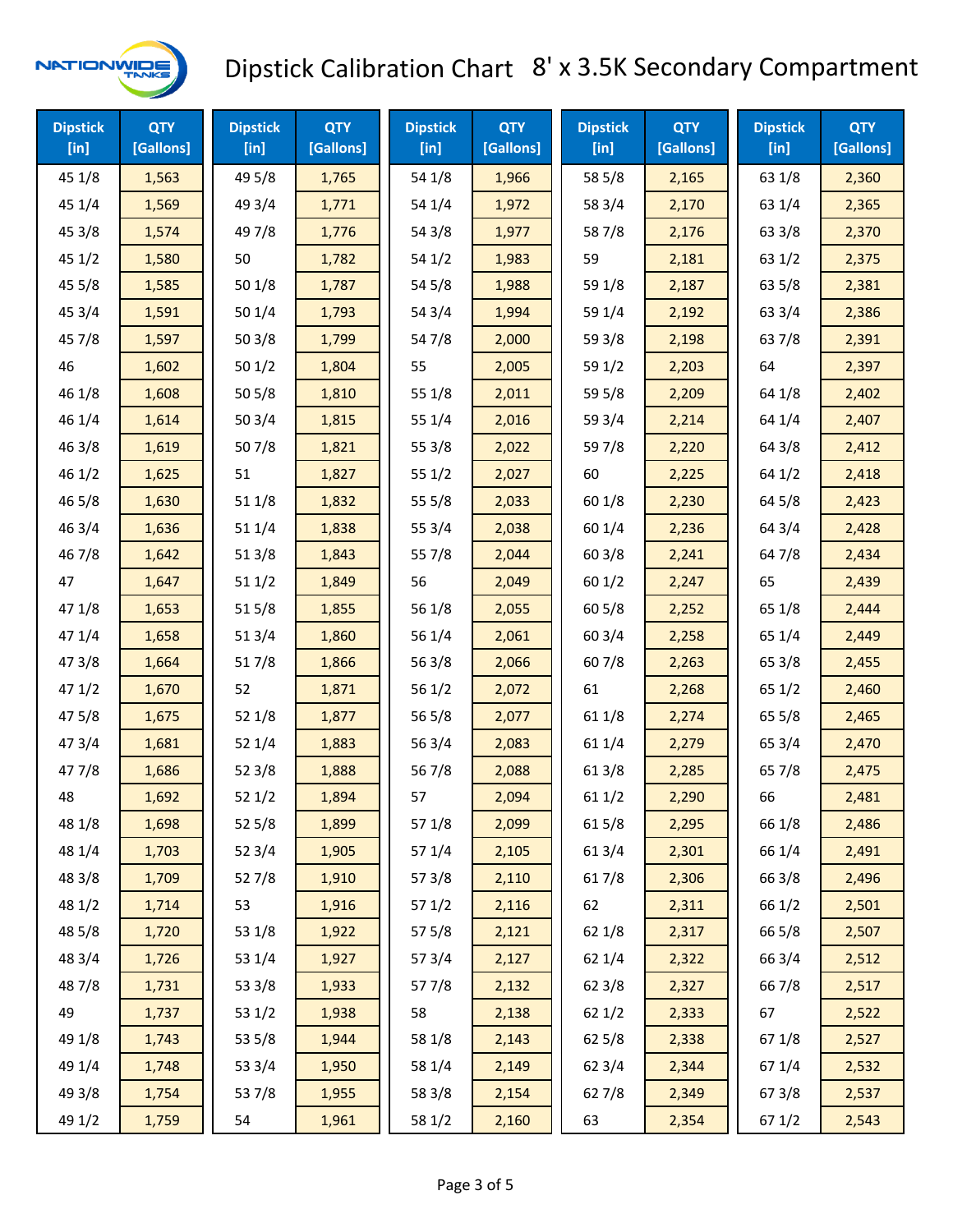

| <b>Dipstick</b><br>$[$ in] | <b>QTY</b><br>[Gallons] | <b>Dipstick</b><br>$[$ in] | <b>QTY</b><br>[Gallons] | <b>Dipstick</b><br>$[$ in] | <b>QTY</b><br>[Gallons] | <b>Dipstick</b><br>$[$ in] | <b>QTY</b><br>[Gallons] | <b>Dipstick</b><br>[in] | <b>QTY</b><br>[Gallons] |
|----------------------------|-------------------------|----------------------------|-------------------------|----------------------------|-------------------------|----------------------------|-------------------------|-------------------------|-------------------------|
| 675/8                      | 2,548                   | 72 1/8                     | 2,727                   | 765/8                      | 2,896                   | 81 1/8                     | 3,050                   | 855/8                   | 3,187                   |
| 67 3/4                     | 2,553                   | 72 1/4                     | 2,732                   | 763/4                      | 2,900                   | 81 1/4                     | 3,055                   | 85 3/4                  | 3,190                   |
| 677/8                      | 2,558                   | 72 3/8                     | 2,737                   | 767/8                      | 2,905                   | 81 3/8                     | 3,059                   | 857/8                   | 3,194                   |
| 68                         | 2,563                   | 72 1/2                     | 2,742                   | 77                         | 2,909                   | 81 1/2                     | 3,063                   | 86                      | 3,197                   |
| 68 1/8                     | 2,568                   | 725/8                      | 2,747                   | 77 1/8                     | 2,914                   | 815/8                      | 3,067                   | 86 1/8                  | 3,201                   |
| 68 1/4                     | 2,573                   | 72 3/4                     | 2,752                   | 77 1/4                     | 2,918                   | 813/4                      | 3,071                   | 86 1/4                  | 3,204                   |
| 68 3/8                     | 2,578                   | 727/8                      | 2,756                   | 77 3/8                     | 2,923                   | 817/8                      | 3,075                   | 86 3/8                  | 3,207                   |
| 68 1/2                     | 2,583                   | 73                         | 2,761                   | 771/2                      | 2,927                   | 82                         | 3,079                   | 86 1/2                  | 3,211                   |
| 68 5/8                     | 2,588                   | 73 1/8                     | 2,766                   | 775/8                      | 2,932                   | 82 1/8                     | 3,082                   | 86 5/8                  | 3,214                   |
| 68 3/4                     | 2,593                   | 73 1/4                     | 2,771                   | 773/4                      | 2,936                   | 82 1/4                     | 3,086                   | 86 3/4                  | 3,217                   |
| 687/8                      | 2,599                   | 73 3/8                     | 2,775                   | 777/8                      | 2,940                   | 82 3/8                     | 3,090                   | 867/8                   | 3,221                   |
| 69                         | 2,604                   | 73 1/2                     | 2,780                   | 78                         | 2,945                   | 821/2                      | 3,094                   | 87                      | 3,224                   |
| 69 1/8                     | 2,609                   | 73 5/8                     | 2,785                   | 78 1/8                     | 2,949                   | 82 5/8                     | 3,098                   | 871/8                   | 3,227                   |
| 69 1/4                     | 2,614                   | 73 3/4                     | 2,790                   | 78 1/4                     | 2,954                   | 82 3/4                     | 3,102                   | 871/4                   | 3,230                   |
| 69 3/8                     | 2,619                   | 737/8                      | 2,794                   | 78 3/8                     | 2,958                   | 827/8                      | 3,106                   | 87 3/8                  | 3,234                   |
| 69 1/2                     | 2,624                   | 74                         | 2,799                   | 78 1/2                     | 2,962                   | 83                         | 3,110                   | 871/2                   | 3,237                   |
| 69 5/8                     | 2,629                   | 74 1/8                     | 2,804                   | 78 5/8                     | 2,967                   | 83 1/8                     | 3,114                   | 875/8                   | 3,240                   |
| 69 3/4                     | 2,634                   | 74 1/4                     | 2,809                   | 78 3/4                     | 2,971                   | 83 1/4                     | 3,117                   | 87 3/4                  | 3,243                   |
| 697/8                      | 2,639                   | 74 3/8                     | 2,813                   | 787/8                      | 2,975                   | 83 3/8                     | 3,121                   | 877/8                   | 3,246                   |
| 70                         | 2,644                   | 74 1/2                     | 2,818                   | 79                         | 2,980                   | 83 1/2                     | 3,125                   | 88                      | 3,249                   |
| 70 1/8                     | 2,649                   | 74 5/8                     | 2,823                   | 79 1/8                     | 2,984                   | 83 5/8                     | 3,129                   | 88 1/8                  | 3,253                   |
| 70 1/4                     | 2,654                   | 74 3/4                     | 2,827                   | 79 1/4                     | 2,988                   | 83 3/4                     | 3,132                   | 88 1/4                  | 3,256                   |
| 70 3/8                     | 2,659                   | 74 7/8                     | 2,832                   | 79 3/8                     | 2,992                   | 837/8                      | 3,136                   | 88 3/8                  | 3,259                   |
| 70 1/2                     | 2,664                   | 75                         | 2,837                   | 79 1/2                     | 2,997                   | 84                         | 3,140                   | 88 1/2                  | 3,262                   |
| 70 5/8                     | 2,669                   | 75 1/8                     | 2,841                   | 79 5/8                     | 3,001                   | 84 1/8                     | 3,144                   | 88 5/8                  | 3,265                   |
| 70 3/4                     | 2,674                   | 75 1/4                     | 2,846                   | 79 3/4                     | 3,005                   | 84 1/4                     | 3,147                   | 88 3/4                  | 3,268                   |
| 70 7/8                     | 2,678                   | 75 3/8                     | 2,850                   | 79 7/8                     | 3,009                   | 84 3/8                     | 3,151                   | 887/8                   | 3,271                   |
| 71                         | 2,683                   | 75 1/2                     | 2,855                   | $80\,$                     | 3,013                   | 84 1/2                     | 3,155                   | 89                      | 3,273                   |
| 71 1/8                     | 2,688                   | 75 5/8                     | 2,860                   | 80 1/8                     | 3,018                   | 84 5/8                     | 3,158                   | 89 1/8                  | 3,276                   |
| 71 1/4                     | 2,693                   | 75 3/4                     | 2,864                   | 80 1/4                     | 3,022                   | 84 3/4                     | 3,162                   | 89 1/4                  | 3,279                   |
| 713/8                      | 2,698                   | 75 7/8                     | 2,869                   | 803/8                      | 3,026                   | 847/8                      | 3,166                   | 89 3/8                  | 3,282                   |
| 71 1/2                     | 2,703                   | 76                         | 2,873                   | 80 1/2                     | 3,030                   | 85                         | 3,169                   | 89 1/2                  | 3,285                   |
| 715/8                      | 2,708                   | 76 1/8                     | 2,878                   | 80 5/8                     | 3,034                   | 85 1/8                     | 3,173                   | 89 5/8                  | 3,288                   |
| 713/4                      | 2,713                   | 76 1/4                     | 2,882                   | 80 3/4                     | 3,038                   | 85 1/4                     | 3,176                   | 89 3/4                  | 3,291                   |
| 717/8                      | 2,718                   | 763/8                      | 2,887                   | 807/8                      | 3,042                   | 85 3/8                     | 3,180                   | 89 7/8                  | 3,293                   |
| 72                         | 2,723                   | 76 1/2                     | 2,891                   | 81                         | 3,046                   | 85 1/2                     | 3,183                   | 90                      | 3,296                   |